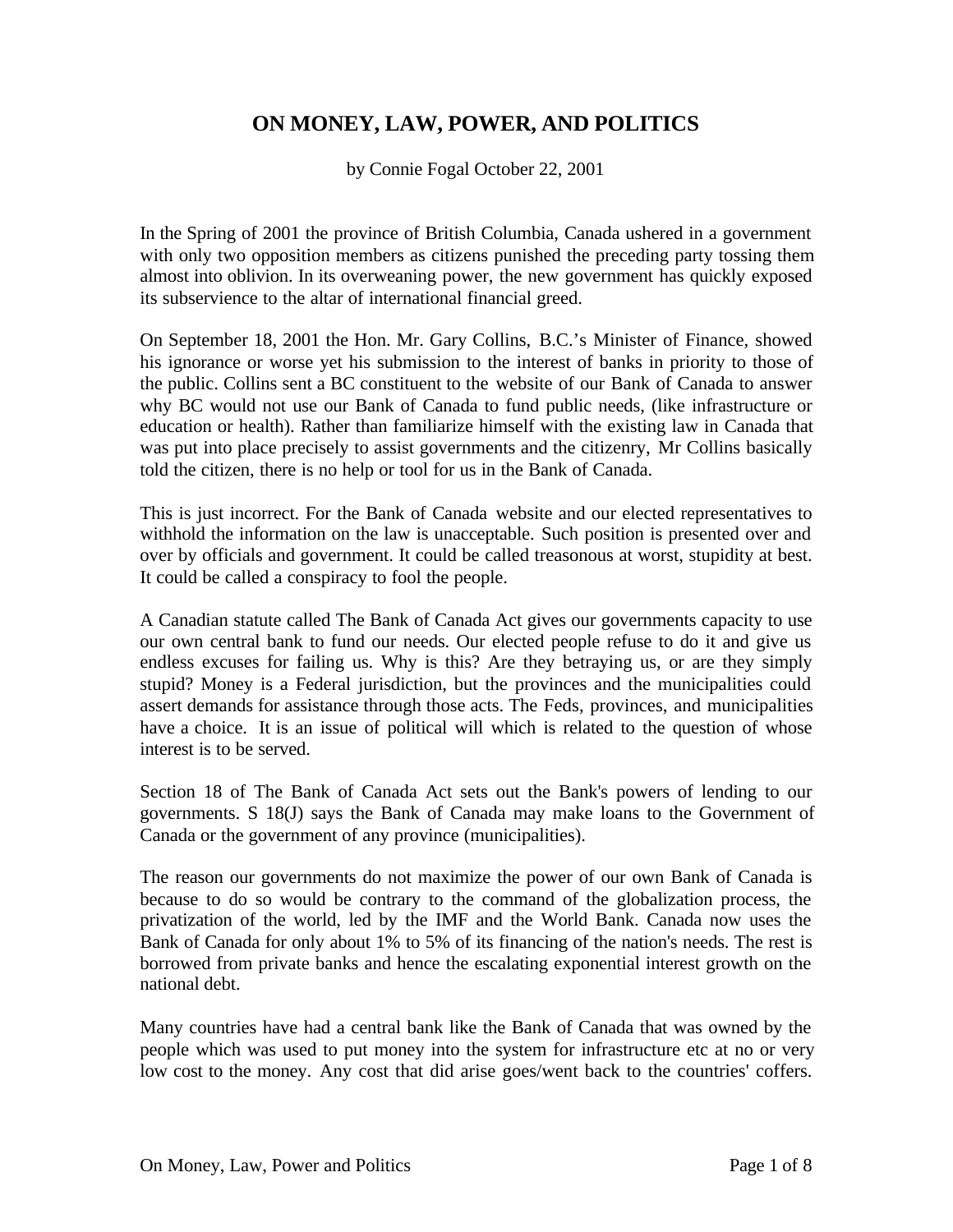Private banks like TD, CIBC, Royal etc charge high interest and keep it for their own profits.

The mandate of globalization requires that all the national banks be privatized in order that there remains no competition for the private banks, except among each other to practice their usury. One of the terms of conquest of the illegal war against Yugoslavia was the demand by the IMF and NATO (read U.S.) that Yugoslavia give up its central national bank which it was forced to do.

A constant term imposed by the IMF on every nation in trouble with their money is to get rid of their national bank. It is a central part of what Michel Chossodovsky calls the Globalization of Poverty.

We desperately need a force of politicians somewhere who will take up the power of the Bank of Canada while we still have it and before it is destroyed, as it surely will be because that is the demand of the IMF and the World Bank and all their globalizers. The current call for a common dollar in the Americas, i.e., the US dollar, will be the fruition of that plan. Our Bank of Canada of necessity will disappear and we will be completely controlled by the federal reserve which in turn is under the command of the World Bank which is over 50 % US controlled. Next we will see a battle between the Euro and the US dollar for supremacy in the world.

Once there is a common dollar in the Americas, Canada will have lost our capacity to use our own money supply to support our own economy. As Prime Minister William Lyon Mackenzie King said in 1935: "Once a nation parts with the control of its currency and credit, it matters not who makes the nations' laws. Usury, once in control, will wreck any nation. Until the control of the issue of currency and credit is restored to government and recognized as its most sacred responsibility, all talk of the sovereignty of parliament and of democracy is idle and futile".

We have no current federal nor provincial politicians with the guts or understanding to educate Canadians on the power we actually have to support all our social programs and certainly our infrastructure. Since infrastructure is so crucial to municipalities, it is logical Councillors could be the leading edge in this challenge. They could lead other municipalities in a charge on the federal government to return to the use of the Bank of Canada to fund transit as a start .

Michel Chossudovsky, economist, University of Ottawa, refers to the "privatization of urban space" in the process of municipal integration. Municipal integration is part of the globalization agenda- i.e. privatization of everything. That process is now accelerating in BC with our new Liberal government. Total privatization (or briberization as Joseph Stiglitz, former chief economist of the World Bank, callsed it)of everything including all financing tools is the agenda. Whose agenda? The globalizers.

William Krehm, in "The Bank of Canada , a Misused Tool", appendix, to It's Your Money, by William Hixson, page 121 writes: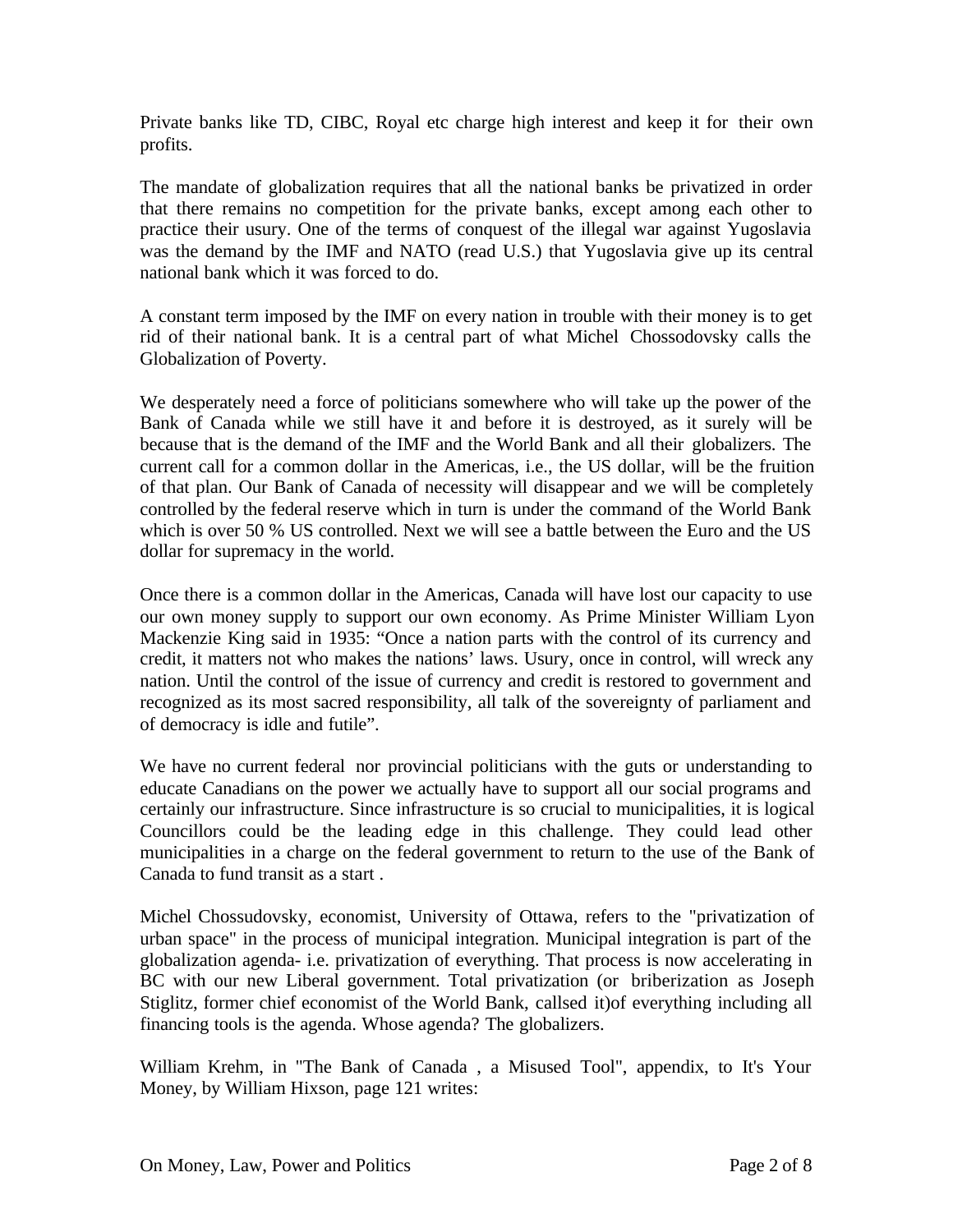" The central banks of Europe came into existence to finance wars or to help assimilate the booty of wars: the bank of England in 1694; the Bank of France in 1800; the German Reichsbank after the 1871 victory over France. Like the U.S fed they were owned and controlled by private banks- the Bank of England was finally nationalized by the Labor Government only after World War II."

"But the Bank of Canada (section 17 of the Act) has a single shareholder, the government of Canada. It had been set up by an arch - Conservative government in 1935, but in the elections of that year the Liberals under William Lyon Mackenzie King promised to nationalize it. And nationalize it they did. The process was completed in 1938 when the 12,000 shareholders were bought out at a handsome profit."

"As a result the interest on any federal debt held by it finds its way back to the Government- not as 'funny money' but as the respectable institution of the dividend. By contrast, when private banks hold such debt, the interest on it remains with them."

"Section 14 of the Act adopted in 1961 after the Conservative government of John Diefenbaker had fired the second governor of the Bank, James Coyne, establishes the ultimate responsibility of the Government for the general policy of the Bank. In the event of a disagreement between the Finance Minister and the Governor of the Bank, the Minister need only give the governor 30-day notice in writing of the course to be followed. If he does not comply he has his walking papers."......

".... How a central bank chooses to handle money creation can shape our destinies."

"...In 1991 an elaborately orchestrated campaign was conducted by the Mulroney Government and the then Bank of Canada governor John Crow to replace the preamble to the bank of Canada with a single goal- "zero inflation".. the high inflation rates that were to flatten out prices would have consequences in every nook and cranny of the nation's' life- undoing the social programs that have become part of the very identity of Canadian society.... However , the caucuses of the three parties in the Banking Subcommittee of the Commons joined in turning down the initiative. This was never reported in the media, nor did it prevent Governor Crow from advertising the supposed "independence of the Bank of Canada from the government" and the bank's espousal of "zero inflation" on all continents.."

Consider this: If you had the choice of borrowing from a bank that would charge you no interest or only 2% to 3% versus a bank that charged you 7% to 9% or more, which would you choose? Sections 17 and 18 of The Bank of Canada Act allow the borrowing of interest- free money by other levels of government, including municipalities; and if interest is applied, it goes to general revenue, not to commercial bank profits. The provinces and municipalities could pressure the federal government to apply the power it has to activate those sections to obtain interest free or low interest money. They could lobby for the return of the Municipal Improvements Assistance Act which provided that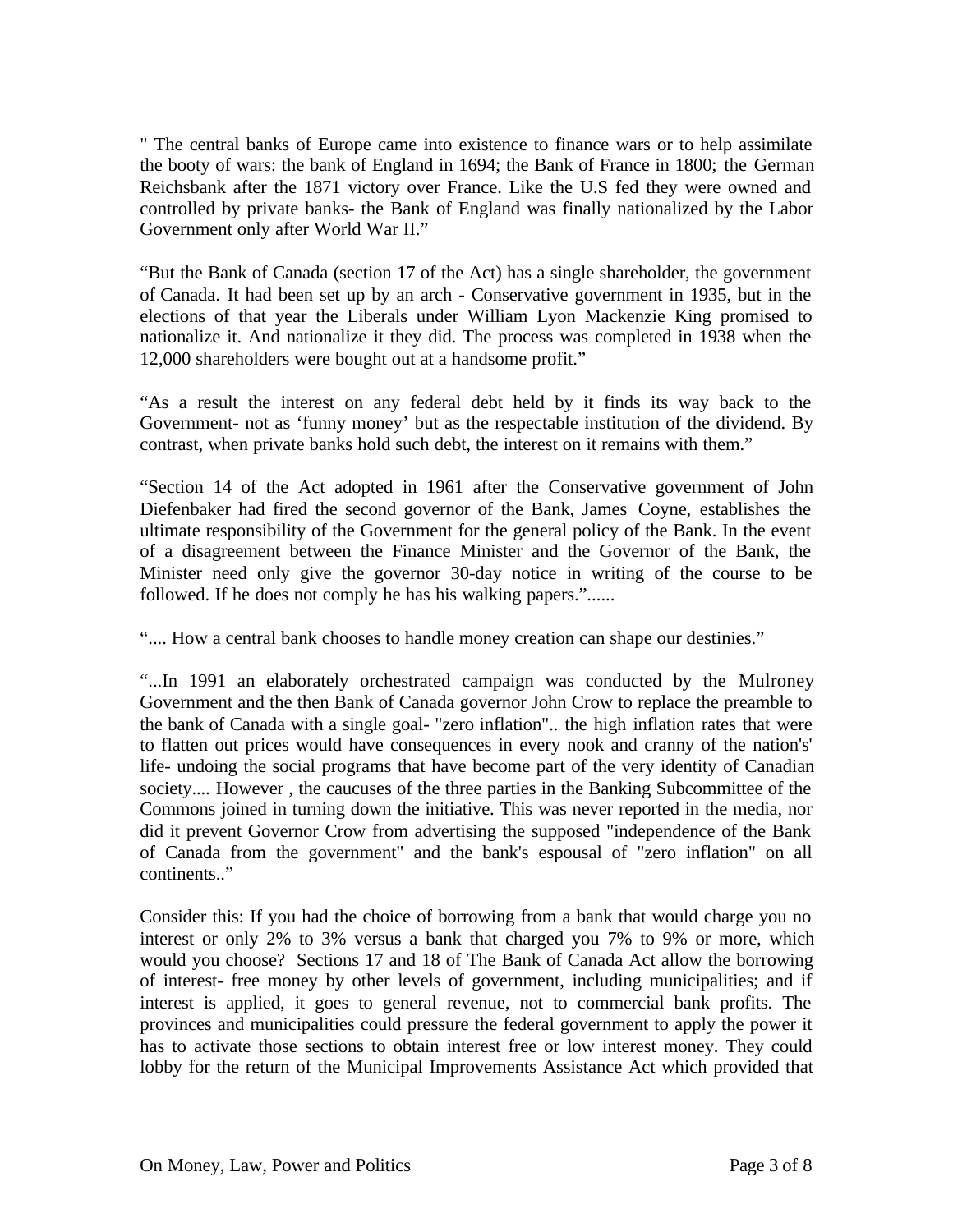municipalities could borrow money at 2% interest rate to enable them to carry on their necessary programs.

Canada successfully used that mechanism before. William Krehm points out that after a decade of depression and no savings, Canada used The Bank of Canada to provide money at low interest rates which mobilized the real resources of the nation- labour, materials and plant -to win the war. When Canada reached full employment, Victory Bonds were issued to soak up purchasing power from the public and thereby prevented inflation.

Low interest rates in an expanding economy between 1946 and 1972 made possible the reduction of Canada's federal debt as a proportion of its Gross National Product from 142% to 22.7% despite the burden of financing the war and gifts of \$3.4 billion made to our allies. Low interest rate loans from the Bank of Canada refurbished infrastructures, facilitated new technologies which transformed Canada from a semi rural to an industrialized country, and which housed and assimilated penniless immigrants to standards undreamed of before the war.

One can understand that private banks do not like this. To utilize the Bank of Canada effectively would cut into commercial bank profits. Walter Stewart (Bank Heist: How our Financial Giants Are Costing you Money, Walter Stewart, p. 138) reports that in 1995 the Big Five banks made \$4,933 million profit, up 21.8 % from 1994. In 1996 they made \$6.3 billion profit. It is absurd to refuse to put at least some of that interest money into general revenue by using the Bank of Canada.

The Bank of Canada has the authority to create (i.e. lend to the federal government) the money Canada needs (which creation, whoever does it, is as a result of secure government deposits), but our government chooses to use the Bank of Canada less and less (only 5% in1996), preferring to pay interest to the commercial banks as the creator of the money instead. In 1995, the Bank of Canada held \$25 billion of Government of Canada bonds, received \$1.7 billion in interest from the government, (its only income in 1995), had operating expenses of \$200 million, and turned over \$1.5 billion in profits to the receiver general at the end of the year. An expense of \$200 million on \$25 billion worth of borrowing works out to an interest rate of only 0.8%. (P. 82 Bank Heist quoting Ruben C. Bellan, Professor of Economics (Emeritus) at the University of Manitoba.)

The Big Five banks earned \$1.8 billion in service charges during 1995, up 19% from 1990, while the Consumer Price Index rose 11%. The banks are slicing off nearly double the general rise in prices. (P.188, Bank Heist). It is a question of asserting political will to use the powers in The Bank of Canada Act and The Bank Act for our benefit.

The question is, why will our governments not assert their authority? Why are they increasingly relinquishing their own power? William Krehm answers, "That strange blackout of our national memory (of the period when we used the Bank of Canada effectively) is due largely to a brilliantly organized world campaign of speculative finance to regain the hegemony it had lost due to its excesses in the twenties". (P.125, It's Your Money).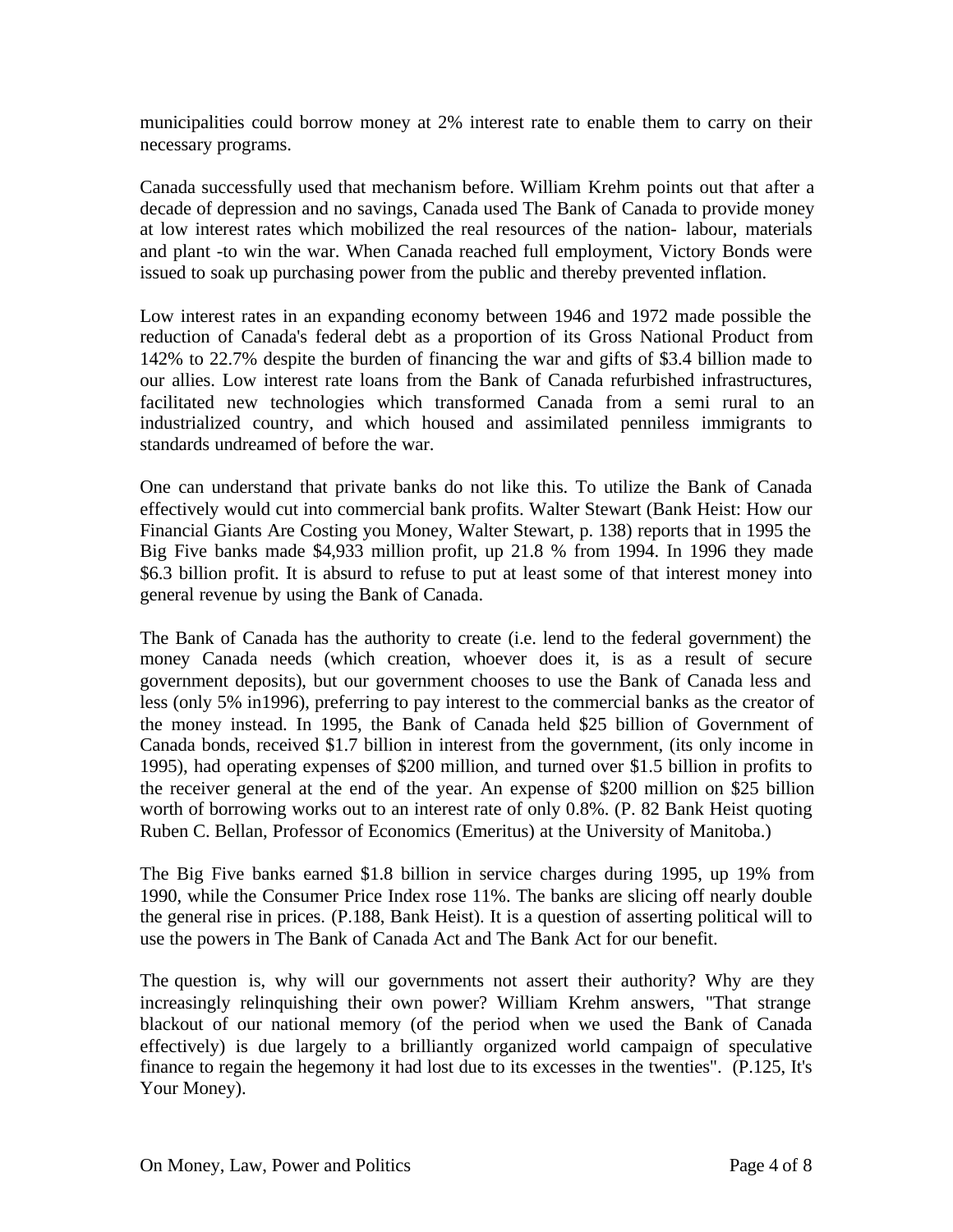It is clear that B.C.'s "honourable" Minister knows nothing about money, its role or its history, nor of our existing laws that provide for its creation, nor of the capacity of our Bank of Canada legally to meet the public needs of the society. What a tragedy for all of us that we never seem to be able to elect anyone who knows the score. If they do, they are willing dupes to global financial interests who obviously pull all the strings.

Gary Collins and all other elected people need to read Joseph Stiglitz, former Chief Economist of the World Bank. Stiglitz was interviewed by Greg Palast in The Observer, London October 10, 2001. If B.C.'s Minister of finance would even read that interview, he would learn important information.

Stiglitz tells us from his experience that the IMF, the World Bank, and the WTO have a four-step program that destroys economies and even condemns people to death. For example, the imposition of impossible tariffs and tributes to pay to pharmaceutical companies for branded medicine shows the IMF, World Bank and the WTO "don't care if people live or die"

The four steps are privatization (briberization), capital market liberalization (deregulation), market led policies (raising prices), and finally "poverty reduction strategy" (Free Trade by the rules of the World Trade Organization and World Bank.) Stiglitz says that like the Opium wars, Europeans and Americans today are kicking down the barriers to sales in Asia, Latin American and Africa, while barricading their own markets against Third World agriculture.

Stiglitz tells us via Palast that he quit the World Bank because "the banks and US Treasury would not change course when confronted with the crises - failures and suffering perpetrated by their four-step monetarist mambo. Every time their free market solutions failed, the IMF simply demanded more free market policies."

The Liberal government of British Columbia has bought into the IMF and World Bank's four-step program for British Columbians despite a growing realization by enlightened people that it does not work. Stiglitz said in that same interview with Greg Palast "Black Africa's productivity under the guiding hand of IMF structural "assistance" has gone to hell in a handbag." and that the only African nation which avoided this fate was Botswana because:"They told the IMF to go packing."

So why are the governments of Canada and the provinces all falling lockstep into the World Bank IMF programs? Why would our elected representatives commit rich Canada to the four-step program designed as an Assistance Strategy for every poorer nation?

Because we entered the World trade agreement (WTO ) which compels us to fall into line.Why would our representatives do that? Why would they in effect give up our capacity to make our own decisions. It can only be explained by human greed. Stiglitz talked of that force overpowering the representatives of poorer nations under the commands of the IMF and the World Bank.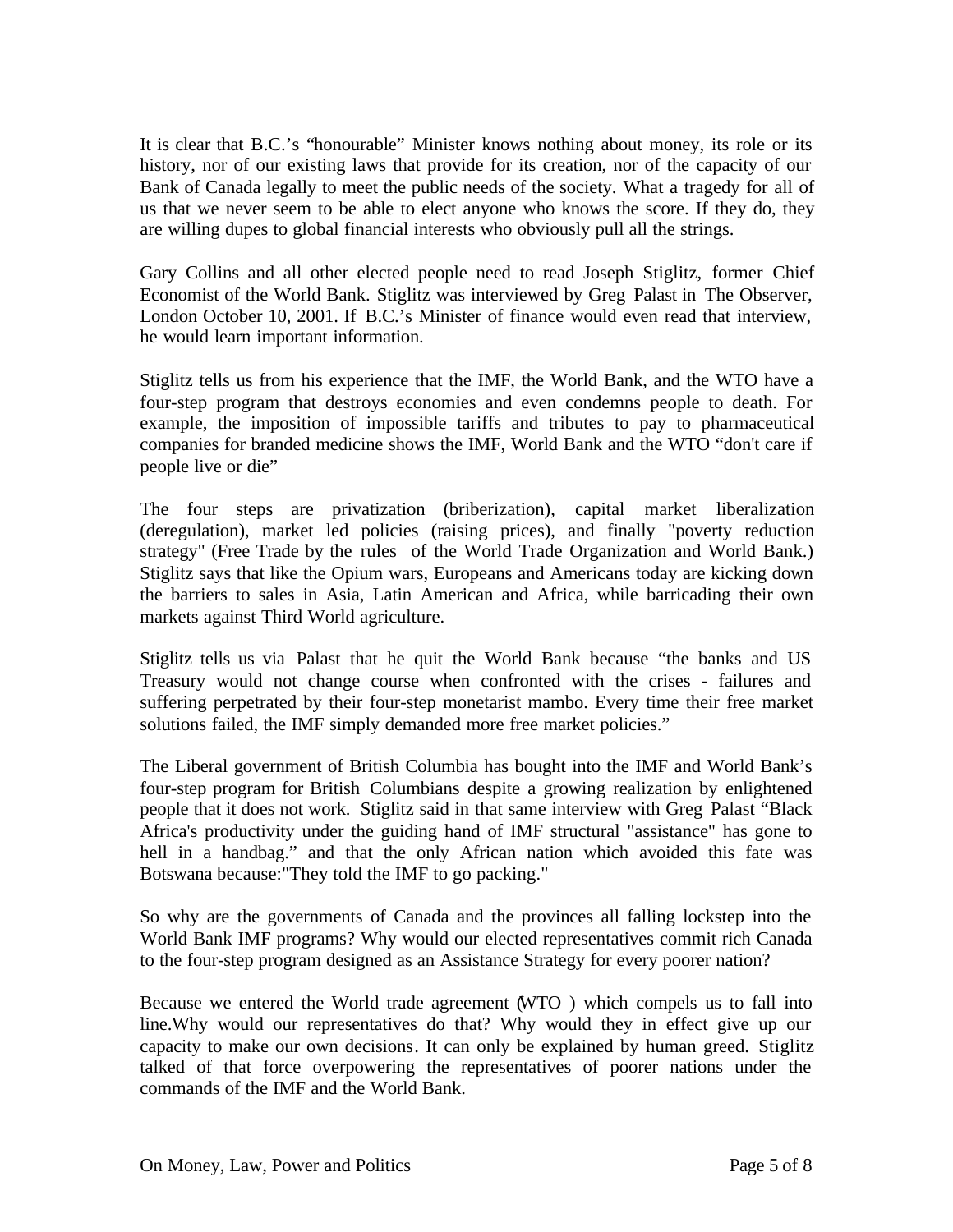In his interview with Greg Palast in The Observer, London October 10, 2001, in discussing Step One, Privatization "Briberization.", Palast wrote: "Rather than object to the sell-offs of state industries, national leaders - using the World Bank's demands to silence local critics - happily flogged their electricity and water companies. 'You could see their eyes widen' at the prospect of 10% commissions paid to Swiss bank accounts for simply shaving a few billion off the sale price of national assets."

Part of the IMF, World Bank, and WTO privatisation scheme includes the elimination of national central banking control by sovereign governments. So when our elected people of every stripe tell us over and over that the Bank of Canada cannot be used to build roads or provide education or medical care or housing for our people, they are either totally ignorant or totally conquered by their real masters- not us the people. They have either betrayed us or abandoned us. Take your pick. The effect is the same: The reduction of our standard of living.

We are slowly but surely being turned over to third world conditions. Look at the emasculation of our medicare, our public broadcasting, hospitalization, education, public transit, etc etc Come to Vancouver's downtown eastside where third world conditions now prevail for masses of condemned humanity. Our elected representatives have submitted to the Command of the international financial agenda for whatever is their rationale.

Whether they will acknowledge it or not, they are colluding with the international financial powers to deprive Canadians of an existing tool that could prevent descent into the paradigm of globalization of poverty as described by Professor Michel Chossudovky. The international agenda in effect is to impoverish the world except for that financial elite who are to have all the resources of the world and the rest of us can go to Hell!.

The thing is, people are catching on. The massive protests around the world in the past few years are testament to that. But the powers do not like that. The exploitation of the 9/11 tragedy in New York to destroy civil liberties is also a part of their evil agenda.

One could dismiss my arguments as "paranoid conspiracy theory". Well, facts are not paranoia if they are really happening. Furthermore, what is conspiracy? Law does not arise in a vacuum. It arises because of a demand from some group in society (usually the superior group) to meet a challenge or an economic loss to its authority.

A conspiracy is an agreement to do an unlawful act or to do a lawful act by unlawful means. Where did this concept arise? It arose in England at the time of the Black Death. As thousands of workers died, other workers saw an opportunity of supply and demand. Because of the shortage of labour, many survivors decided to band together organizing to demand higher wages and better working conditions for themselves. This was an economic threat to the establishment. To prevent or destroy the workers' capacity to organize, the establishment created new English law declaring it illegal to band together, i.e., to organize "combinations of workers". At the same time the legal concept of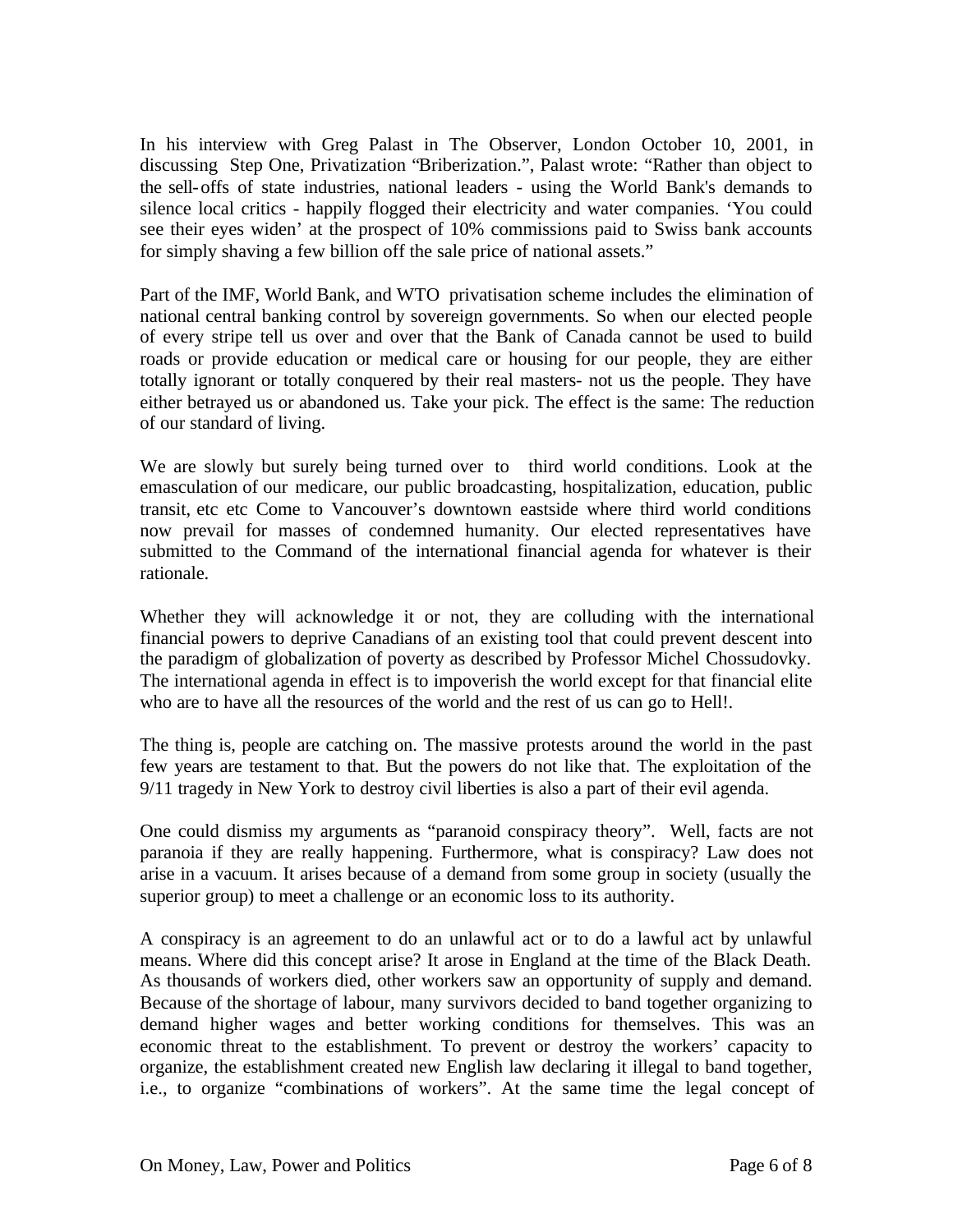"conspiracy " emerged. In this way it became illegal to organize the workers. Workers were jailed and hanged for organizing.

Now we have anti terrorist laws emerging in Canada and elsewhere in harmony with the US government's reaction to the 9/11 incident (another abdication of our own sovereign capacity as we jump to the command of President Bush.) These terrorist laws are written so broadly such as to catch lawful protestors in definitions of conspiracy and labels of being terrorists. What a convenient mechanism to stop the growing world awareness of and opposition to the most heinous conquering and exploitation of the whole world without a world war! Ironically by the illegal new "war" imposed by the US government on the world in reaction to the events of 9/11we may now be on the brink of World War 3.

In Turning the Tide, Confronting the Money Traders, January 1997 by John Dillon of the Ecumenical Coalition for Economic Justice, at p.31 Dillon says, "If one concedes that financial markets largely rule the world, then all that is left for governments and central banks is to try to please these markets by pursuing the policies the bond traders demand: low inflation enforced through monetarist policies of high real interest rates and high unemployment, and policies of fiscal austerity. Ultimately, this represents an abdication of power to wealthy investors and their interests. It means that governments must give up any pretense of truly working for the common good. In essence, this means abandoning the most basic principles of democracy"

It is time we called a spade a spade. Let us use our Bank of Canada for ourselves. We have to say no to the agenda of the IMF and the World Bank. That will take courage because the powers of those forces are incredible. But there are some brave elected souls. Such are few and far between but they do exist. We must rally round them.

George Galloway is Labour M.P. for Glasgow Kelvin in Great Britain. Speaking in The Guardian Saturday October 20, 2001, he says "We will not be silenced. MPs must be free to speak out against this absurd and potentially disastrous war". What he is doing is challenging the New World Order. He says a small coterie of unelected powerful people calling the shots has to stop on all fronts. We have seen in Canada (as elsewhere in the world) that our constitutions and laws are violated and ignored in this globalization process. In Canada our Prime Minister and a few officials and maybe some favored cabinet members have become a small clique in power in the country who have taken unto themselves all control and are getting away with it. It is not our Parliament that runs Canada any more. It is our Prime Minister responding to an outside command. In England, Galloway says "No more"

Galloway says, "Churchill and Chamberlain both would have scorned the idea of their actions being licensed by whips, as if we were circus dogs whose duty was to perform tricks for the ringmaster. I too have now been summoned to see the chief whip. Next week, over tea and biscuits at 11 Downing Street, I will have to courteously explain to my old friend Hilary Armstrong that I, for one, will not be gagged. This bombing has to stop - and the war is too important to be left to ministers and generals in conclave."